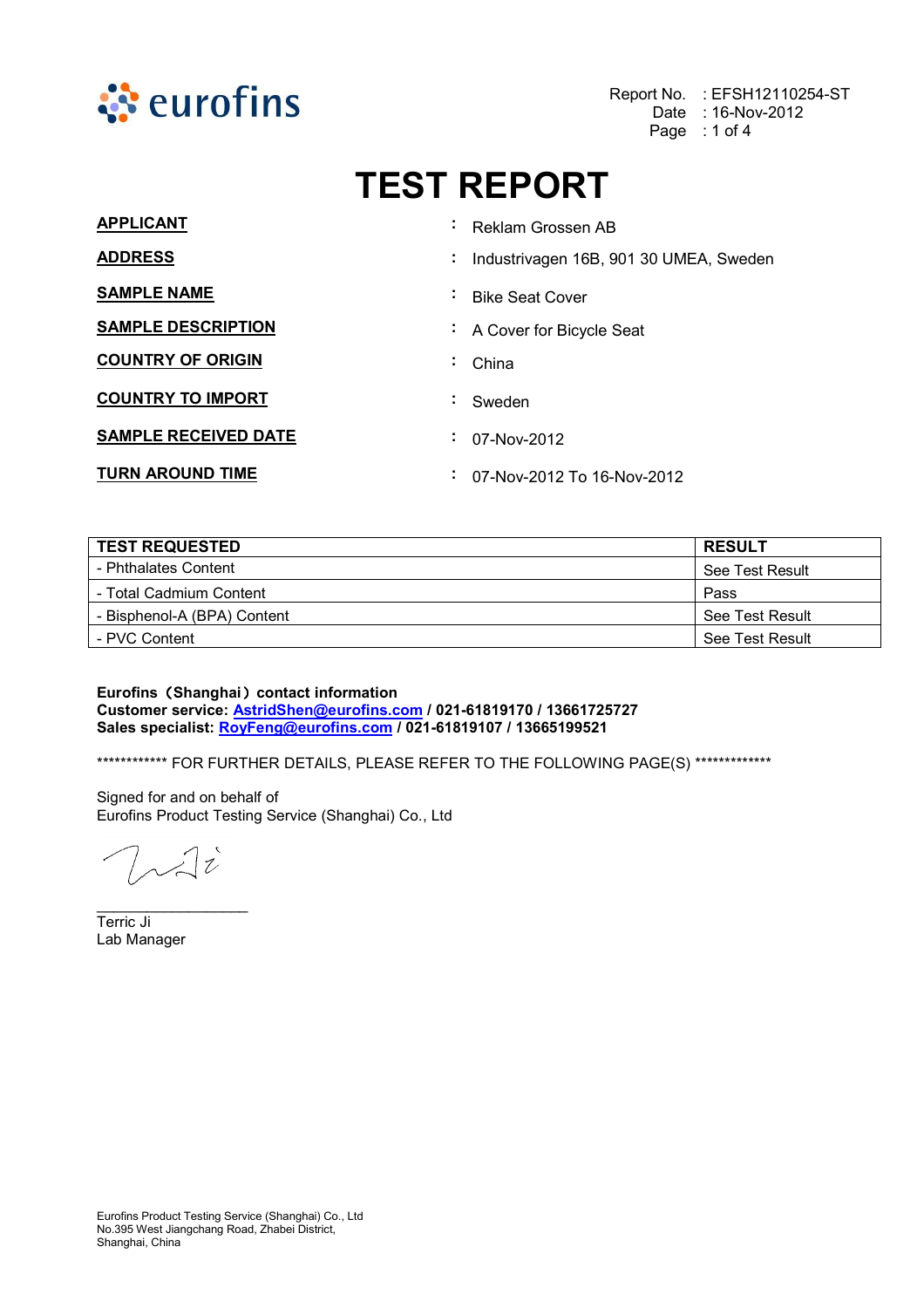

Report No. : EFSH12110254-ST Date : 16-Nov-2012 Page : 2 of 4

# **SAMPLE PHOTO**



# EFSH12110254-ST

\*\*\*TO BE CONTINUED\*\*\*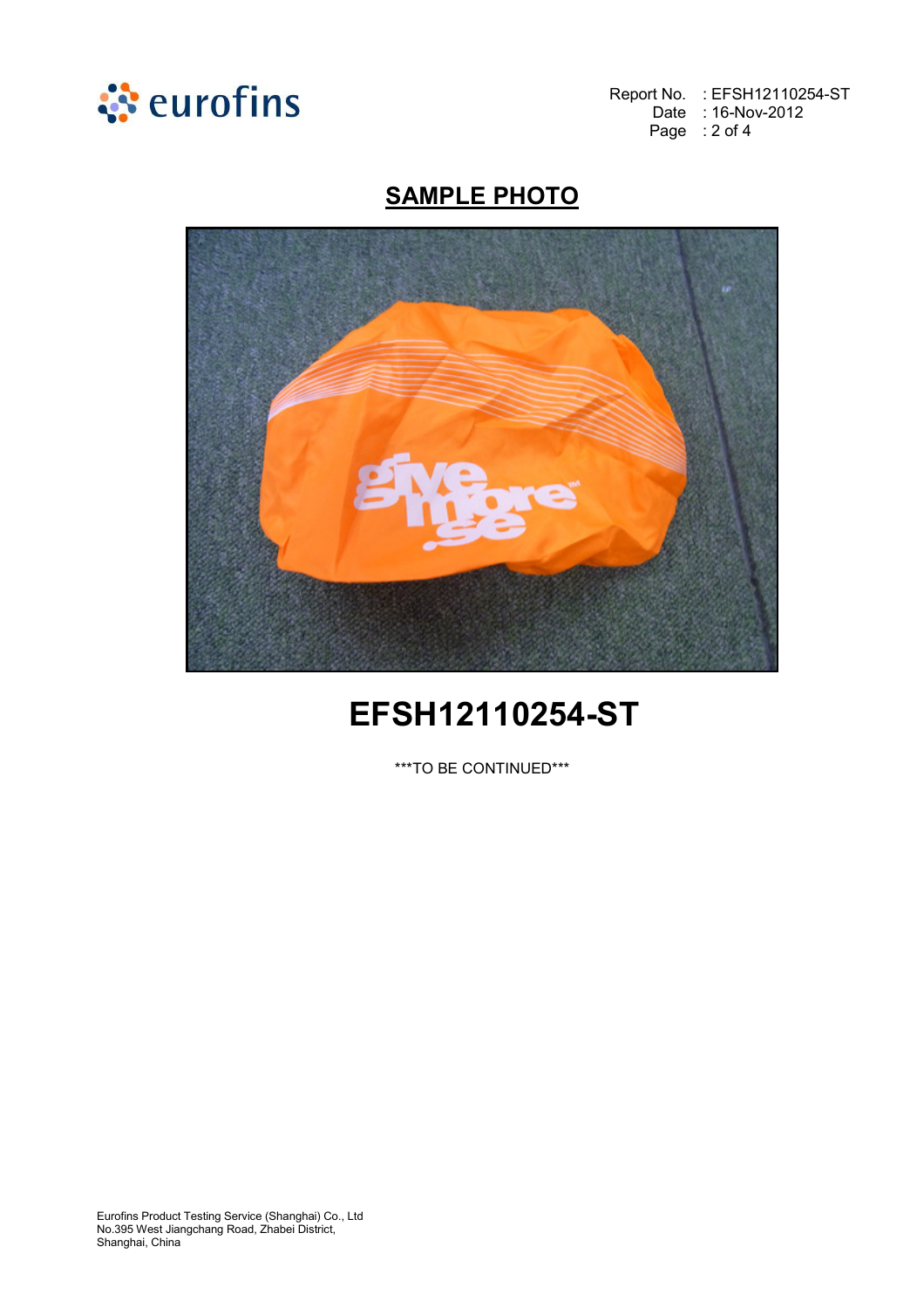

# TEST RESULT

### 1. Phthalates Content

Test method : Extraction by organic solvent, determination by GC-MS.

| <b>Parameter</b>             | CAS No.        | Unit | <b>Test Result</b> | <b>M.D.L.</b> |
|------------------------------|----------------|------|--------------------|---------------|
|                              |                |      |                    |               |
| Dibutylphthalate (DBP)       | 84-74-2        | $\%$ | ND.                | 0.005         |
| Benzylbutylphthalate (BBP)   | 85-68-7        | %    | ND.                | 0.005         |
| Diethylhexylphthalate (DEHP) | $117 - 81 - 7$ | %    | 0.030              | 0.005         |
| Di-n-octylphthalate (DNOP)   | 117-84-0       | %    | <b>ND</b>          | 0.005         |
| Diisononylphthalate (DINP)   | 28553-12-0     | %    | <b>ND</b>          | 0.005         |
| Diisodecylphthalate (DIDP)   | 26761-40-0     | $\%$ | <b>ND</b>          | 0.005         |
| Di-n-hexyl phthalate (DnHP)  | 84-75-3        | %    | ND.                | 0.005         |

| <b>Component No.</b> | <b>Component Name</b>       |
|----------------------|-----------------------------|
|                      | White coating on seat cover |

## Note:

ND = not detected, less than M.D.L M.D.L. = method detection limit

#### 2. Total Cadmium Content

Test Method: With reference to EN 1122: 2001, Method B, analysis was performed by ICP-OES.

Limit : Commission Regulation (EU) No 494/2011 amending Annex XVII of REACH Regulation (EC) No 1907/2006 (previously restricted under entry 23 of Regulation (EC) No 552/2009 amending Annex XVII of REACH Regulation (EC) No 1907/2006)-Cadmium (Cd))

| Tested Item(s)     | Test Result (%) | M.D.L. |
|--------------------|-----------------|--------|
|                    |                 | (%)    |
| Total Cadmium (Cd) | ND              | 0.0005 |

| Category                                    | Limit $(%)$ |
|---------------------------------------------|-------------|
| Wet Paint                                   | Prohibited  |
| Surface Coating                             | 0.1         |
| <b>Plastic</b>                              | 0.01        |
| Metal Parts of Jewellery & Hair Accessories | 0.01        |

| <b>Component No.</b> | <b>Component Name</b>       |
|----------------------|-----------------------------|
|                      | White coating on seat cover |

#### Note:

M.D.L. = method detection limit ND = not detected, less than M.D.L.

\*\*\*TO BE CONTINUED\*\*\*